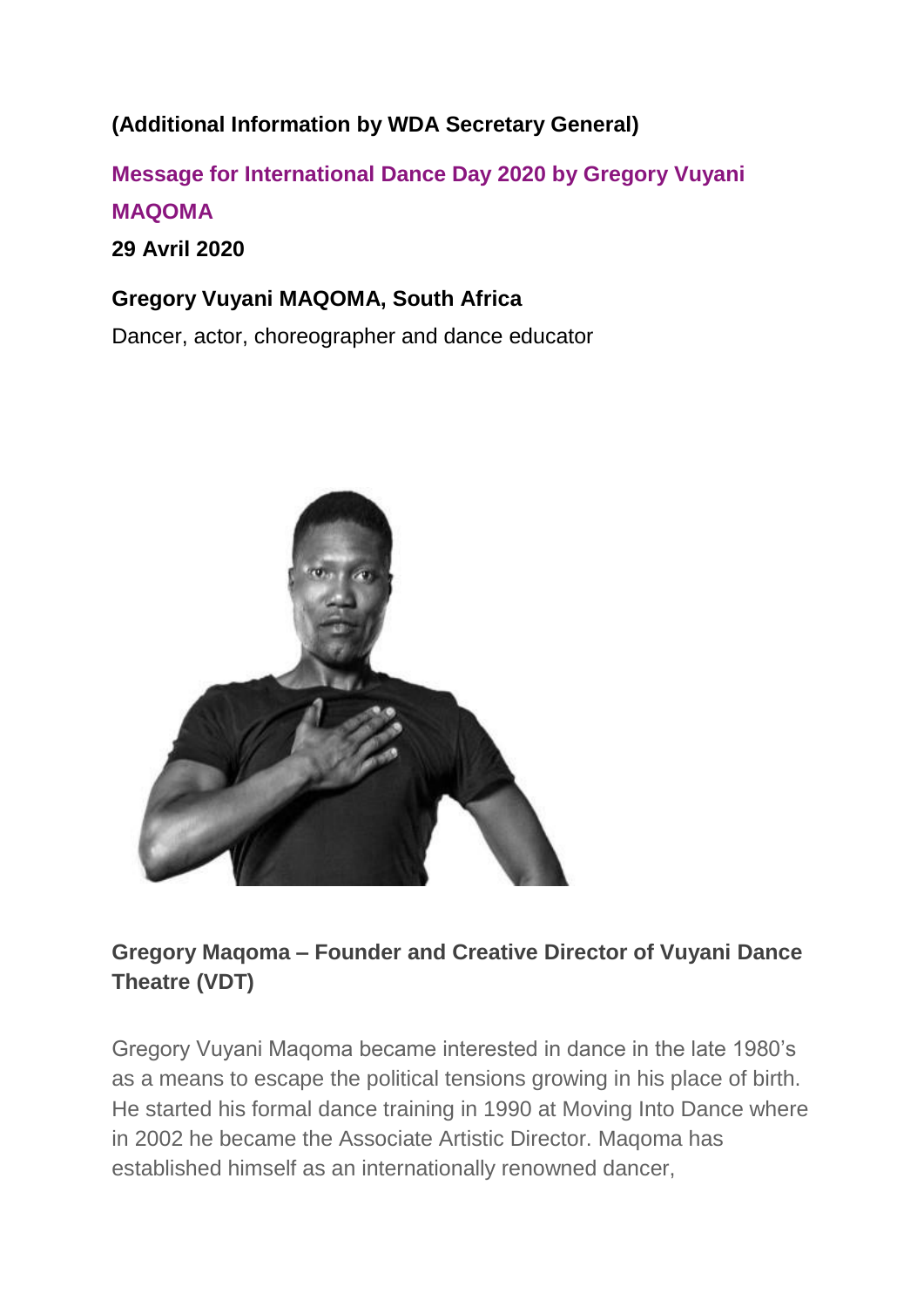choreographer, teacher and director. He founded Vuyani Dance Theatre (VDT) in 1999 when he was undertaking a scholarship at the Performing Arts Research and Training School (PARTS) in Belgium under the direction of Anne Teresa De Keersmaeker. Maqoma is respected for his collaborations with artists of his generation like Akram Khan, Vincent Mantsoe, Faustin Linyekula, Dada Masilo, Shanell Winlock, Sidi Larbi Cherkaoui, Nhlanhla Mahlangu and Theatre Director James Ngcobo.

Several works in his repertoire have won him accolades and international acclaim. This includes FNB Vita Choreographer of the Year in 1999, 2001 and 2002 for Rhythm 1.2.3, Rhythm Blues and Southern Comfort respectively. He received the Standard Bank Young Artist Award for Dance in 2002. Maqoma was a finalist in the Daimler Chrysler Choreography Award in 2002 and in the Rolex Mentorship Programme in 2003. He is the recipient of the 2012 Tunkie Award for Leadership in Dance. In 2014 he received a "Bessie", New York City's premier dance award for Exit/Exist for original music composition. He served as a nominator in the 2016–2017 Rolex Arts Initiative as well as curating the 2017 Main Dance Program for The National Arts Festival. His current works 'Via Kanana' and 'Cion: Requiem of Ravel's Bolero' ' are currently touring in Africa and Europe.

In 2017 Maqoma was honoured by the French Government with the Chevalier de l'Ordre des Arts et des Lettres (Knight of the Arts & Literature) Award. In 2018 was honoured by the South African Department of Arts & Culture with the inaugural Usiba Award for dedication to dance teaching. In 2018 Maqoma is one of the selected visiting artists at the Virginia Commonwealth University Dance Department as well as a visiting teacher at Ecole De Sables – Toubab Dialaw – Senegal. Maqoma is part of the selection committee for Dance Biennale Afrique Festival to take place in Marrakech in 2020.

In 2018 Maqoma is choreographing and performing in William Kentridge's new opera 'The Head and The Load' which premiered at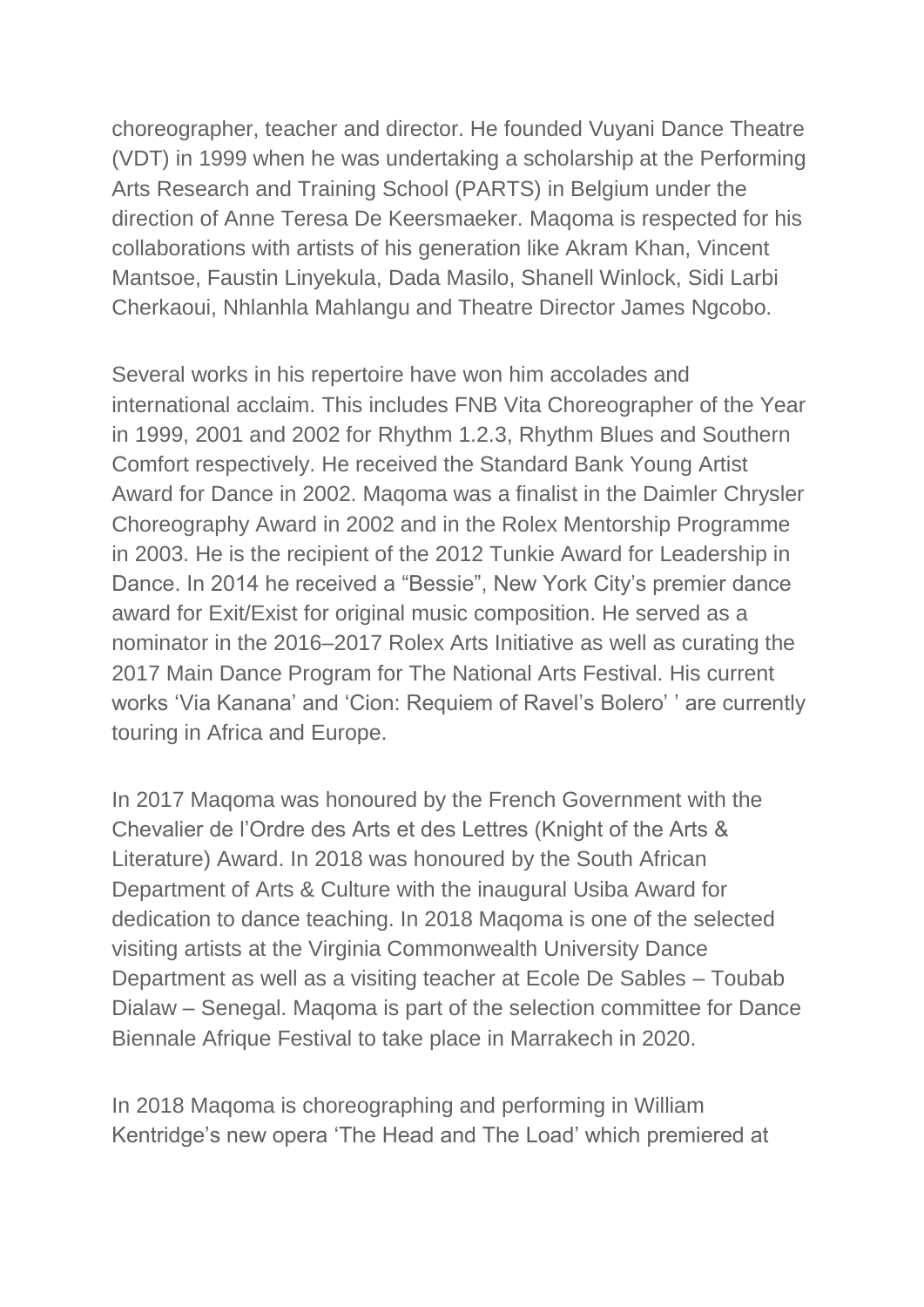The Tate Modern Gallery in London in July, the world tour includes Germany, Holland, Austria and New York.

An inspirational leader and teacher as well as a creative force, Maqoma has served as associate artistic director of Moving Into Dance Mophatong, the Dance Umbrella festival and the Afro-Vibes Festival in the Netherlands and the UK. He is currently serving on the dance committee of the National Arts Festival.

Maqoma teaches at various universities in Africa, America and Europe, including the University of California. He has created repertoire for Moving Into Dance Mophatong, Jazzart Contemporary Dance Theatre, the South African Ballet Theatre and the Cape Academy of Performing Arts, among others.

#### **Vuyani Dance Theatre**

The Vuyani Dance Theatre (VDT) is a contemporary African dance company founded in 1999 by Creative Director Gregory Maqoma. After years of gracing international and local stages, VDT is positioned as one of the most cutting-edge, thought provoking and successful dance and theatrical organisations to have emerged in Africa. VDT is spot-on regarding its artistic objective of producing work that questions and challenges social values while, simultaneously, exploiting history as a launch pad for (material) research and development.

Various themes of concern to young people are also addressed through collaborative methods and forms that involve music and dance styles that are in keeping with the performers' own lives. Vuyani Dance Theatre approach embraces – in a dynamic and theatrical way – the many tastes, the different motivations, and the diverse cultures that shape the uniqueness of the South African society. Such is achievable courtesy of a pool of diligent creators and dancers who invariably express themselves with artistic excellence.